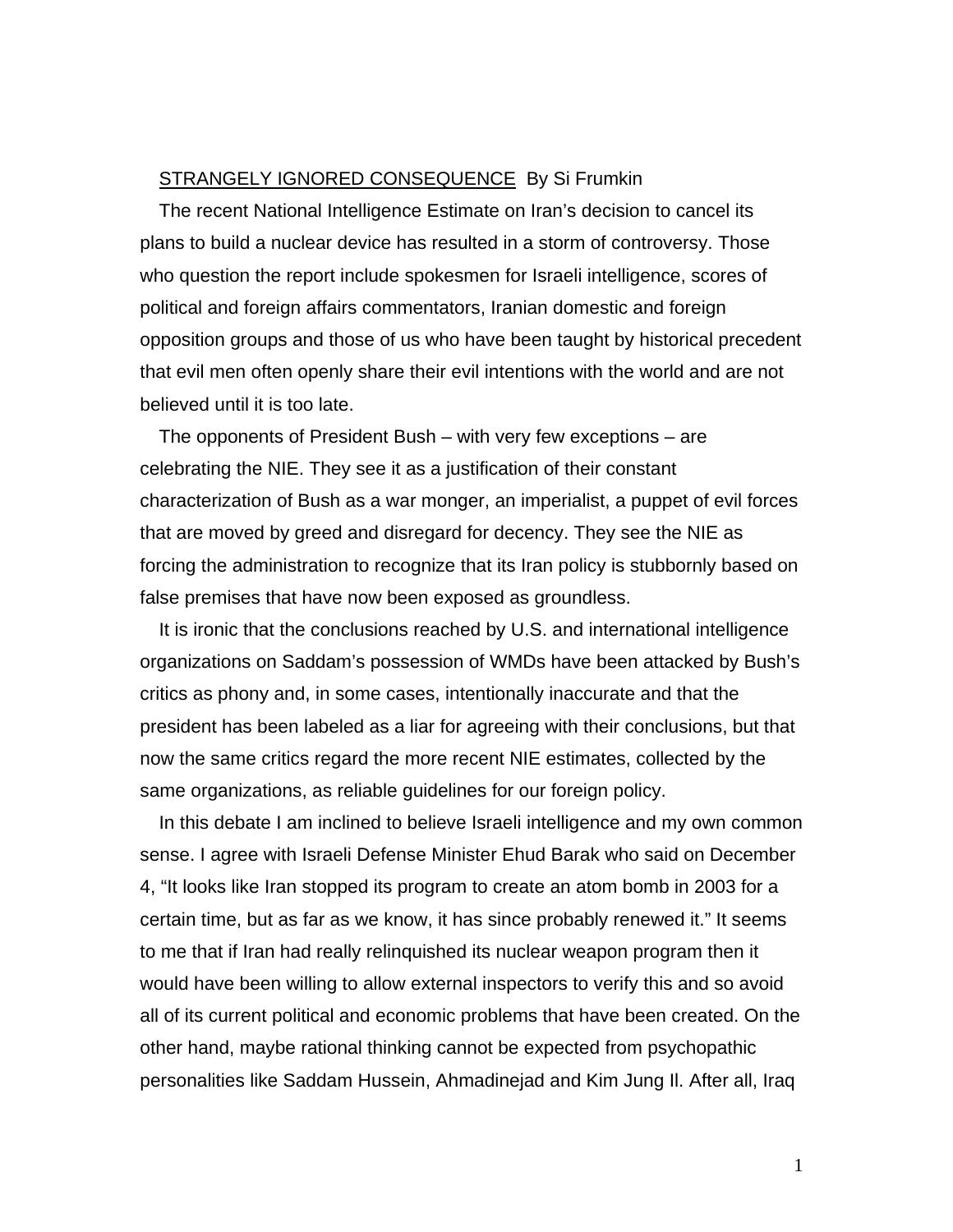- like Iran - also banned U.N. inspectors from investigating its nuclear and WMD projects even though they apparently they didn't really exist.

I readily admit that I not in a position to take a position in this debate – time and much more information will show whether the nuclear weapon program was indeed stopped in 2003, and whether it was or wasn't resumed in the 4 years that followed. I am, however, puzzled by the disregard in the discussion of a very significant element: the timing of Iran's alleged decision!

In April 2003, U.S. and British forces launched their ground attack in Iraq and within a few weeks the war was over. Saddam's threats of a "Mother of all Battles" and authoritative predictions international military experts of thousands of allied casualties came to naught. At the time, no one assumed that for years to come, the U.S. still had to face resistance by fanatical factions. The universal expectation was of a peaceful, orderly and tranquil occupation similar to those of Germany and Japan. What was obvious for all to see was that U.S. was indeed a military superpower eminently capable of dealing with its enemies. It had conquered Iraq within a matter of weeks just as it had defeated the Taliban in Afghanistan – where Russia was stuck for 5 years and from which it had to embarrassingly withdraw. Commentators had a field day speculating about the possibility of attacks elsewhere – Syria, Iran and Libya were among those mentioned – and countries that had not joined the original incursion hurried to send symbolic military units to join the Coalition.

North Korea was giving timid signals of seeking accommodation, several former Soviet republics began flirting with America and Libya openly renounced its plans to build nuclear weapons and opened its facilities to inspections. It is safe to say that in 2003 the countries that had offended America were getting very nervous. And this is precisely the time when Iran allegedly had a change of heart and made the decision to abandon its nuclear ambitions. We do not know when this became known to the West and whether the leak was a result of superb espionage or an Iranian policy decision to make it known.

2